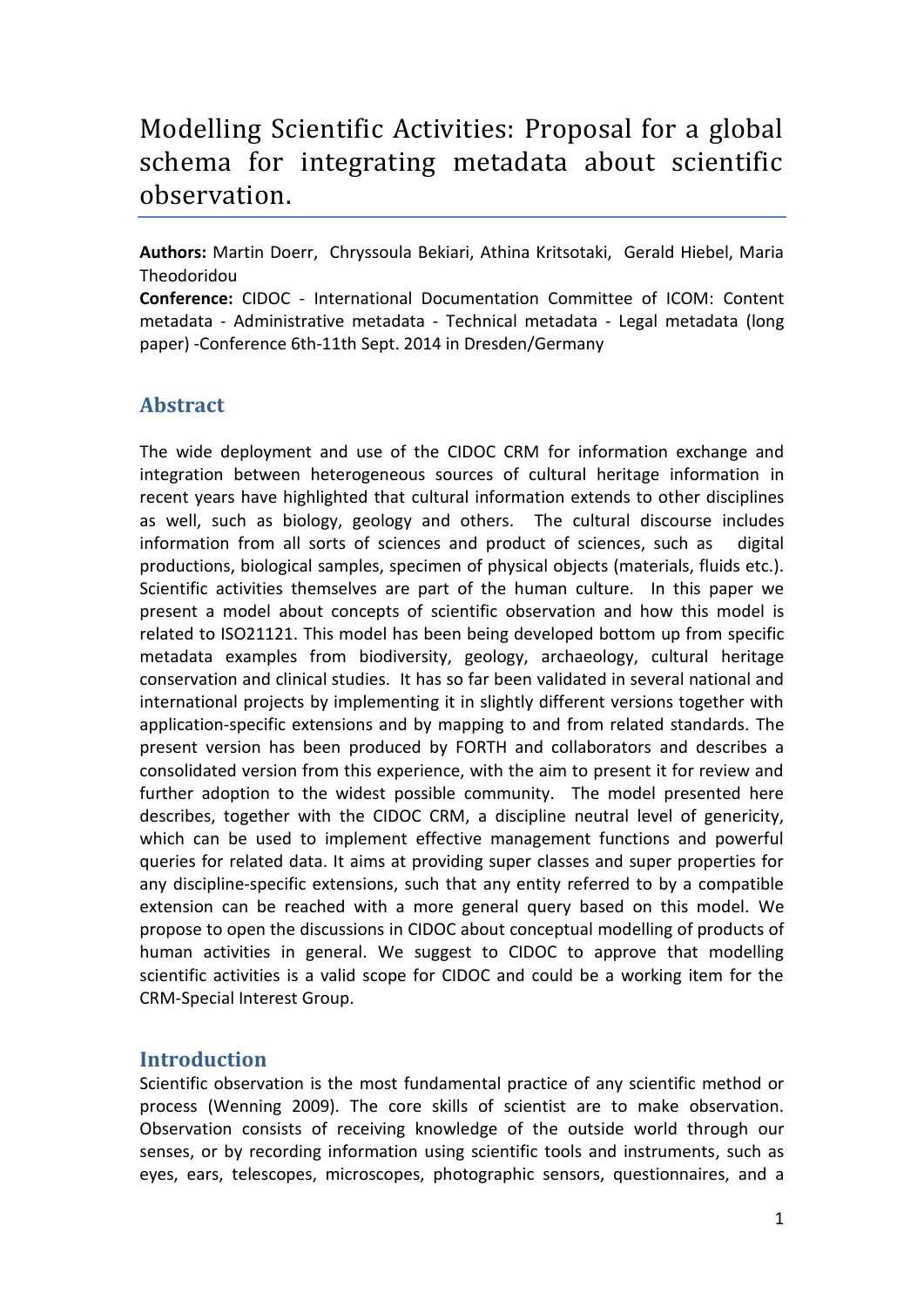myriad of other ingenious inventions designed to make the invisible visible, the evanescent permanent, the volatile concrete and quantifiable. In all scientific disciplines, the observers have devised ways to tackle the unknown and thereby redefining what is under investigation by the way in which it is investigated. Observation discovers the world anew, such as archaeology discovers the past (Daston 2011).

The ICS-FORTH, collaborators and members of CRM-SIG involved in several research infrastructure oriented projects in various disciplines i.e. Geology, Biology and archaeological excavations which were aiming at data integration for publishing linked open data about scientific observations, seeking to find an ontology and studying existing standards realized that these standards have common concepts and relationships with the CRM either explicitly or implicitly-hidden under other concepts or services. Also considering that the event centric approach used in CIDOC CRM and the CRM itself could be used as an adhesive substance for representing metadata of scientific observations have initiated discussions with domain experts about mappings concepts and relationships of the most common standards used for scientific observation such as INSPIRE, OBOE and Darwin Core without loss of meaning to CIDOC CRM in order to develop one consistent and generic model with a few disciplinary specializations. Building this model, special focus was given to support the required by domain experts functionality of integrated data for scientific queries. At the same time the theoretical framework of scientific observation and methods in various disciplines were investigated when it is confirmed by the current practice.

#### **Related Work and Practice**

INSPIRE , an earth science oriented standard promoted by the European Commission for interoperability of location-related data in Europe, employs a Generic conceptual schema which is not event-oriented (especially the schema that uses the observation-measurement specification)(INSPIRE). There is no class or element connecting directly actors, objects, place and time involved in one event – INSPIRE assigns temporal or spatial properties by using parts of foundation schemas such as ISO 19108:2006 Temporal Schema for time or ISO 19107:2003 Spatial Schema for place which are implemented in XML by ISO 19136 GML. There is no clear cut distinction between the notion of an action and its result, and an Observation is also considered a Feature. For different sub-disciplines, INSPIRE contains three different, unrelated and mutually incompatible models of observation.

The Science Environment for Ecological Knowledge (SEEK) is a knowledge environment that is being developed to address many of the current challenges associated with data accessibility and integration in the biodiversity and ecological sciences. The SEEK and SPiRE projects have developed a collection of ontologies for describing ecological organisms, systems, and observations.

SEEK Extensible Observation Ontology (OBOE) is a formal ontology for capturing ecological observational and measurement data and provides basic concepts and relationships for describing observational datasets, including field, experimental, simulation and monitoring data. It is compatible and supplements the Ecological Metadata Language (EML)(Madin et al, 2007b). OBOE can be used to characterize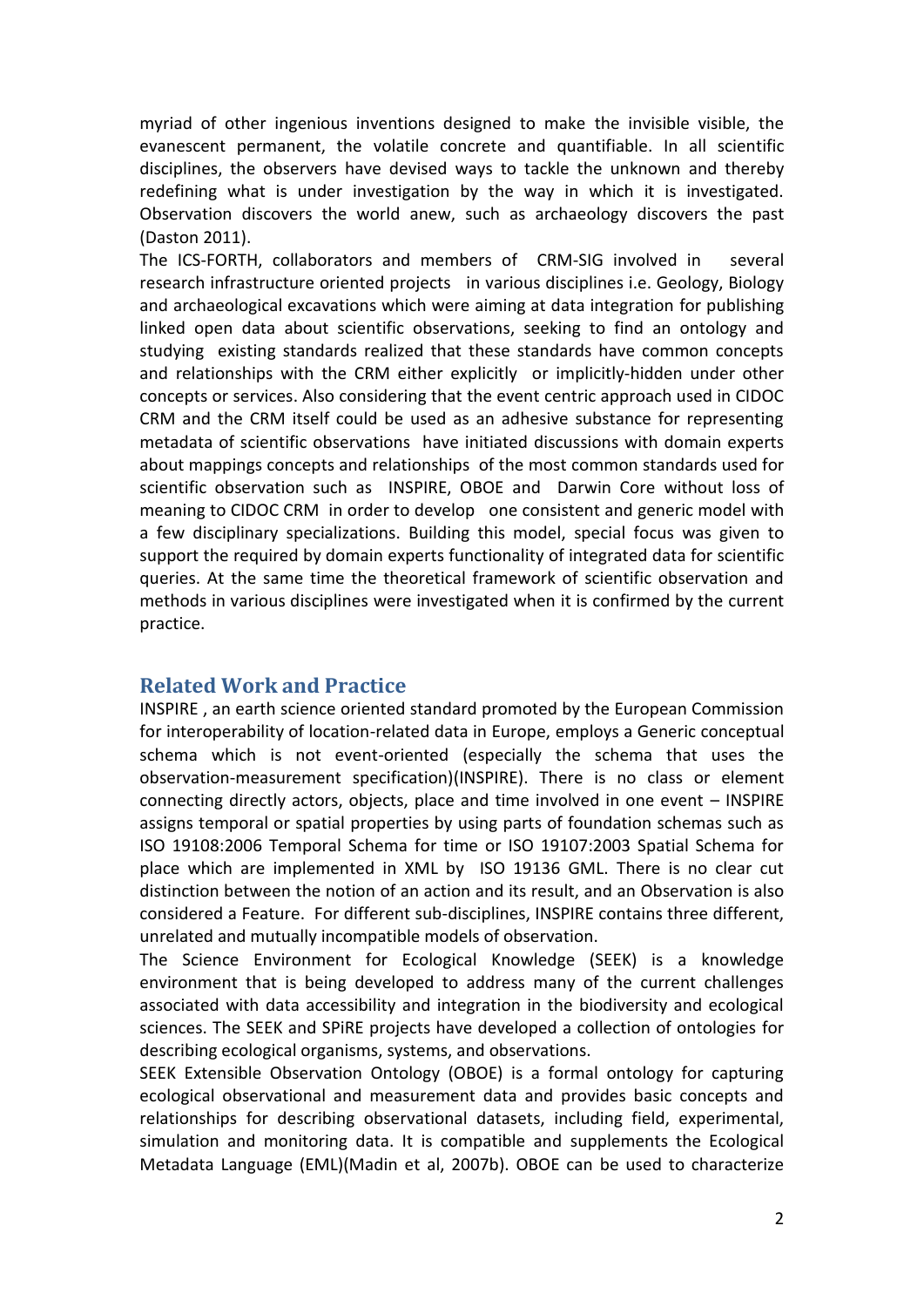the context of an observation (e.g., space and time), and clarify inter-observational relationships such as dependency hierarchies (e.g., nested experimental observations) and meaningful dimensions within the data (e.g., axes for crossclassified categorical summarization). It also enables the robust description of measurement units (e.g., grams of carbon per litter of seawater), and can facilitate automatic unit conversions (e.g., pounds to kilograms). The ontology can easily be extended with specialized domain vocabularies. Observation is used as a unifying concept for capturing the basic semantics of ecological data. Observations are distinguished at the level of the observed entity (e.g., location, time, thing, concept), and characteristics of an entity (e.g., height, name, color) are measured (named or classified) as data. Basic concepts are Observation, Measurement, (Ecological) Entity, Characteristic, and Measurement Standard (e.g., physical units) and six properties labelled *hasContext*, *ofEntity*, *hasMeasurement*, *hasValue*, *hasPrecision*, *usesStandar*d, and *ofCharacteristi*c. (Madin et al, 2007a)

The Darwin Core standard itself is a general-use metadata schema that defines fields which can be used to facilitate the sharing of information about biological diversity. The fields are organized into nine categories (often referred to as "classes, six of which cover broad aspects (event, location, geological context, occurrence, taxon, and identification) of the biodiversity domain. The remaining categories cover relationships to other resources, measurements, and generic information about records. Especially for the record level, Darwin Core recommends the use of a number of terms from Dublin Core (type, modified, language, rights, rights Holder, access Rights, bibliographic Citation, references). Darwin Core was designed to be minimal and flat, i.e. without nested elements. (Darwin Core, 2013)

The above competitive models focus on the act of attentive watching, perceiving, or noticing and the data measured, collected, perceived or noticed, especially during an experiment. They have been designed to facilitate the semantic annotation process of data sets. By this process of semantic annotation mappings are created between data in a data set and an ontology or metadata standard. In the case of OBOE, data values in columns of data sets are semantically annotated with ontology concepts or metadata, then by traversing relationships in the ontology (e.g. 'isA', 'part-of', and 'has characteristic'), a query about a concept could find data from different data sets since the values of the datasets are instances to particular concepts of the ontology.(Madin, 2007b). The OBOE can be used to suggest appropriate data summarizations, when a particular summarization is "sensible". It provides a logical structure, constraints and guidance for testing the usefulness of various statistical operations and modelling procedures, and automates data aggregation and summary (Madin, 2007a).

One of the major drawbacks of Darwin Core in the Semantic Web context is the lack of a well-defined ontology - a formal definition of relationships between the kinds of entities ("core schema") of the biodiversity domain including its scientific processes ( Stucky et al 2013). A Darwin core data record leaves the interpretation of the relationships between the whole record and one of its fields to the intuition of the human reader. Depending on the use case, the same field can have completely different meaning and role. In other words it cannot be used to merge data from different records and to draw logical conclusions (e.g., consistency, equivalence) without human intervention or an overly complex interpretation framework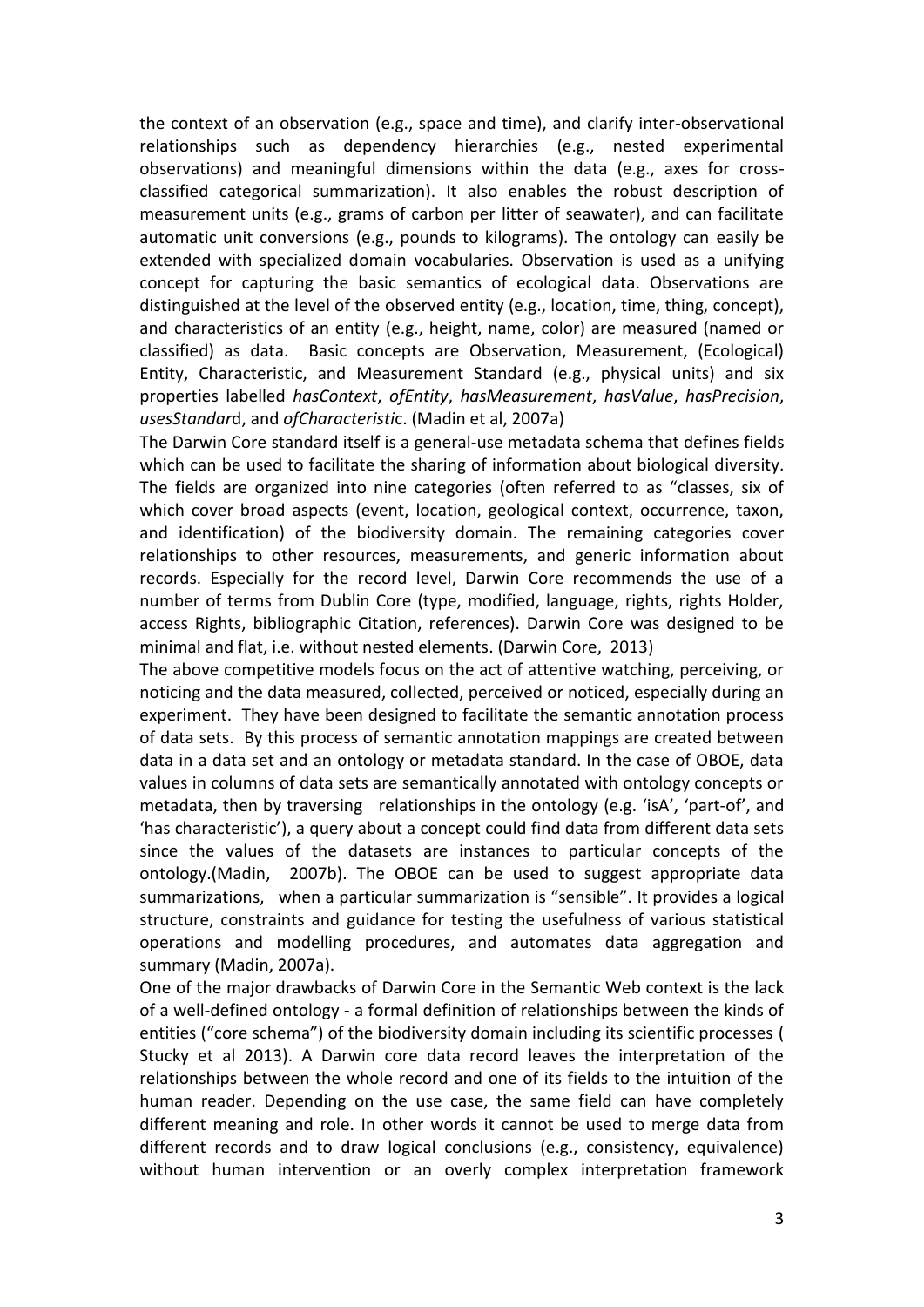biologists do not dispose of. Also complex, causally related events (or composite events) cannot be described. Darwin Core can quite well serve as a data entry questionnaire.. A recent attempt "Darwin –sw" to turn Darwin Core into ontology for exposing data in RDF appears to us a direct, naïve interpretation of Darwin Core fields and retains the same ambiguities of the original.( Darwin-SW), (Webb 2011), (Webb 2013)

The above models actually model observation isolated from actions that are preceding or following an observation event. This isolation limits the kinds of inferences that can be drawn by reasoning tools or by humans on these data representation, even though, their maintainers advertise that they support the transformation of values, data integration and data discovery (Madin 2007). In particular, these models leave out information that would allow for later assessing, the quality and precision of the results or for re-evaluating existing measuring data due to new evidence which would not require redoing the measurement itself, if suitable raw data were provided. Even though they are using the above standards to publish data in repositories (e.g. to share data with other researchers), they typically lack the required information to facilitate effective long-term preservation and interpretation of data.

Observing in different applications how scientists use and reason about their data sets we conclude that:

(a) Theories are formalized sets of concepts that organize observations and predict and explain phenomena and demand a solid empirical base of evidence (Sagan 1997)

(b) Raw data provided by the data sets per se are of little use, and no scientific journal will publish long lists of data but the deductions and conclusions based on scientific observations (Wenning ,2009)

(c) Scientific observation forms the basis for understanding the phenomena being studied and it is a process by which we systematically advance our understanding of the world.

(d) The different fields of science do not arrive at conclusions in the same way, however common to all sciences is the workflow of forming of a hypothesis to perform and explain observations that are made, the gathering of data, and based upon this data the drawing of conclusions that confirm or deny the original hypothesis (Wenning, 2009), (Explorable, 2014).

(e) The difference between the types of sciences is in what is considered data, and how data is gathered and processed (Sagan, 1997).

From these empirical observations we decide bottom up to look for generic patterns that are followed and that allow for effective integrated management of research data, adequate to the scientific process regarding and regardless discipline. In contrast to other models, we do not stay at the surface of handling digital artefacts, but we try to understand and model the steps and reasons of the knowledge production processes in different sciences using real examples and the relative role and significance of information elements in the reasoning processes. Therefore our proposed model provides explicit references to hypotheses used for specific results in order to support the necessary monitoring to understand scientific results manually.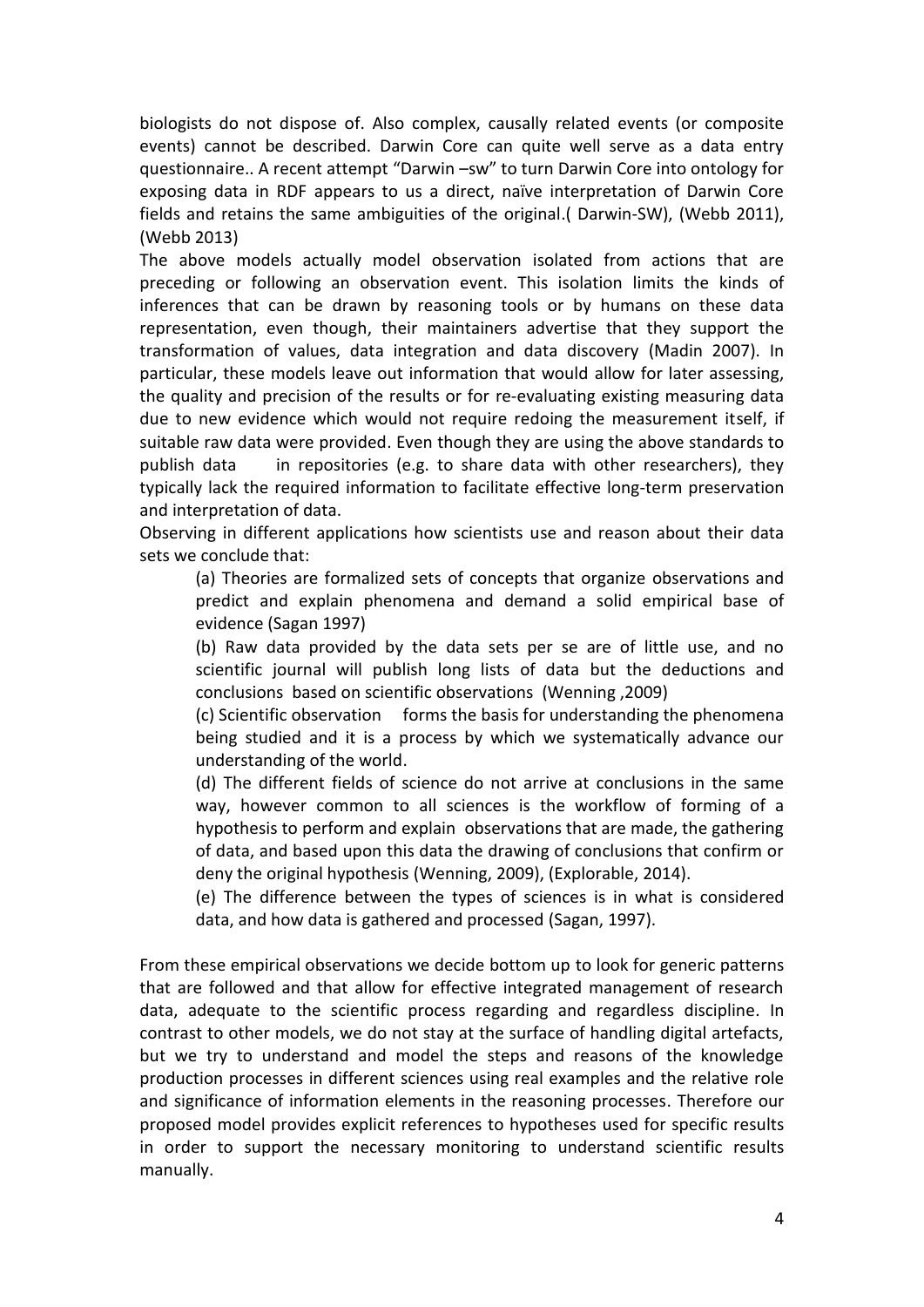Therefore the highest level of description of scientific data is the one of historical records and things that have happened in the past, regardless if measurement data and models are used to simulate or predict future. This has been widely confirmed by the on-going convergence of Digital Provenance models on an event-centric approach.(Theodoridou 2010)

The above considerations form the following requirements:

- The vast amount of scientific data cannot be understood without knowledge about the meaning of the data and the ways and circumstances of their creation.
- Scientific data and metadata can be considered as historical records. Therefore relevant observation data cannot be found and understood without metadata about their context.
- Scientific observation and machine-supported processing is initiated on behalf of and controlled by human activity.
- Things, data, people, times and places in their contexts are causally related by events.
- Data Evaluation is based on observation records and hypotheses
- Data Simulation may be based on initial observation records or data evaluation.

### **The model**

The proposed formal ontology is intended to be used as a global schema for integrating metadata about scientific observation satisfying the above requirements. Therefore it includes concepts and properties describing measurements and processed data in descriptive and empirical sciences such as biodiversity, geology, geography, archaeology, cultural heritage conservation and others in research IT environments and research data libraries. It shares the same primary purpose with CIDOC CRM, which is the facilitation of management, integration, mediation, interchange and access to research data by description of semantic relationships, in particular causal ones. It is not primarily a model to process the data themselves in order to produce new research results, even though its representations offer themselves to be used for some kind of processing. It provides the appropriate concepts and relationships for monitoring of the events and activities. It allow us to separate the sample taking event from measurement.

It uses and extends the CIDOC CRM (ISO21127) as a general ontology of human activity, things and events happening in spacetime. In order to integrate some of the new concepts, we have to introduce two new superclasses to existing CRM concepts; the *observable entity* and the *material substantial*. This model uses the same encoding-neutral formalism of knowledge representation ("data model" in the sense of computer science) as the CIDOC CRM, and can be implemented in RDFS, OWL, on RDBMS and in other forms of encoding. Since the model reuses, wherever appropriate, parts of CIDOC Conceptual Reference Model, we consider as part of this model all constructs used from ISO21127, together with their definitions following the version 5.1.2 maintained by CIDOC.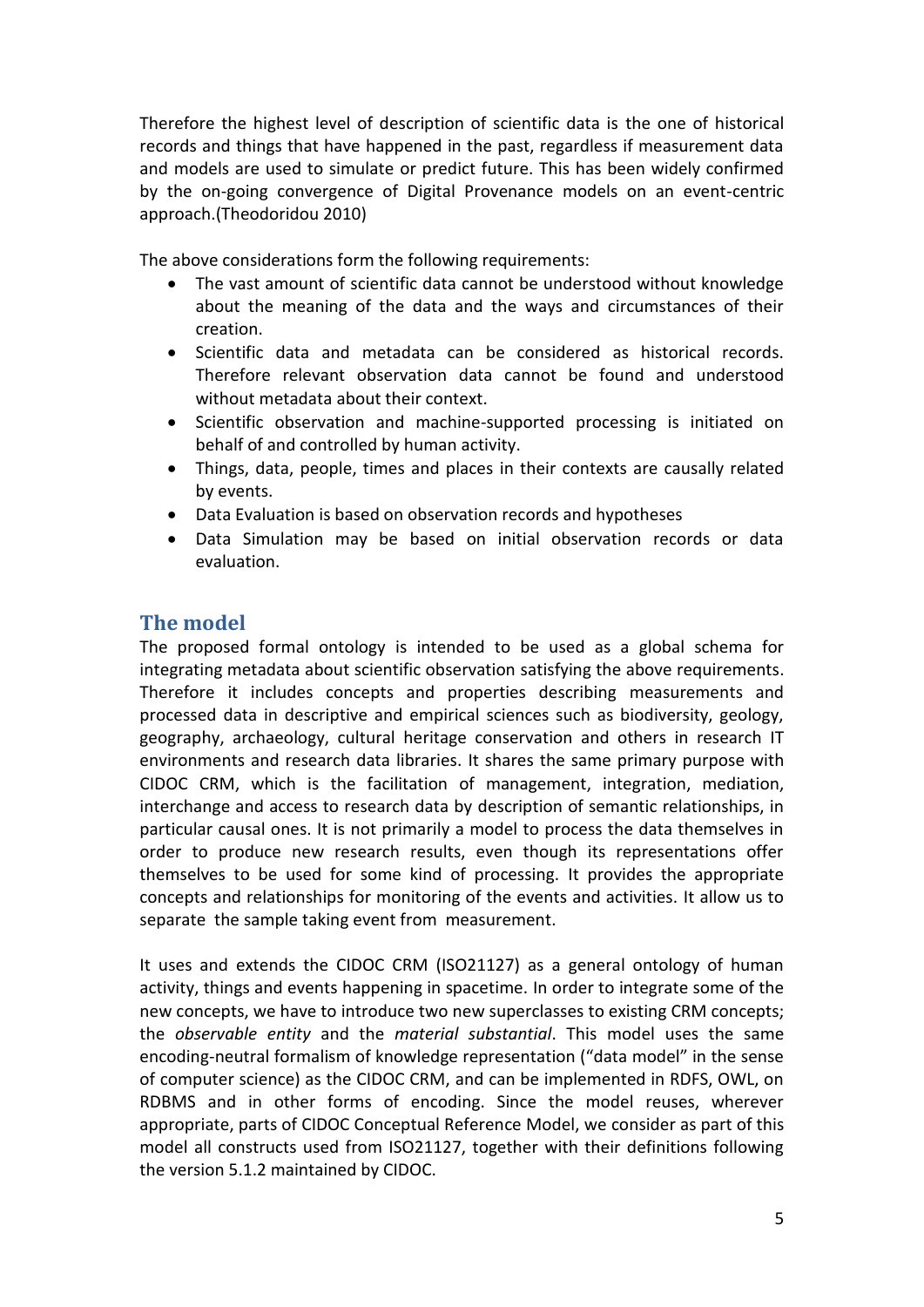The CRMsci model comprises concepts and relationships for describing metadata about:

- The human observer (robots are not human!)
- The object of observation (a "thing", "something", a process or a state?)
- The observation hypothesis (choice of parameters)
- The identity of the object, if any
- The environment, time and location
- The condition of the thing
- The instrumentation and method used
- The identity, authenticity and transmission of the produced records
- Processes of Human argumentation about strengthening or weakening hypotheses about material facts (Doerr 2011).

Special focus is given to scientific events. Scientific events include classes and relationships about scientific activities. In CRMsci the scientific activities (Figure: 1) are classified in three major groups: in types of attribute assignment (Observation, Inference Making), types of handling matter (Matter Removal, Modification, Production) and types of changes of states of matter, natural or not (Alteration, Physical Genesis)



**Figure: 1 Classification of Scientific Activities** 

The classes as "*S5 Inference Making*", "*S4 Observation*", *"S8 Categorical Hypothesis Building", "S6 Data Evaluation", "S40 Encounter Event","*E16 Measurement" are all subclasses of "E13 Attribute Assignment" of CIDOC CRM which comprises the actions of making assertions about properties of an object or any relation between two items or concepts.

The Classes "S2 Sample Taking, "*S3 Measurement by Sampling*", "*E80* Part Removal" are subclasses of "*S1 Matter Removal*" comprises the activities of a component or a piece removal from a physical object of an archaeological or geological layer, or taking a tissue sample from a body or a sample of fluid from a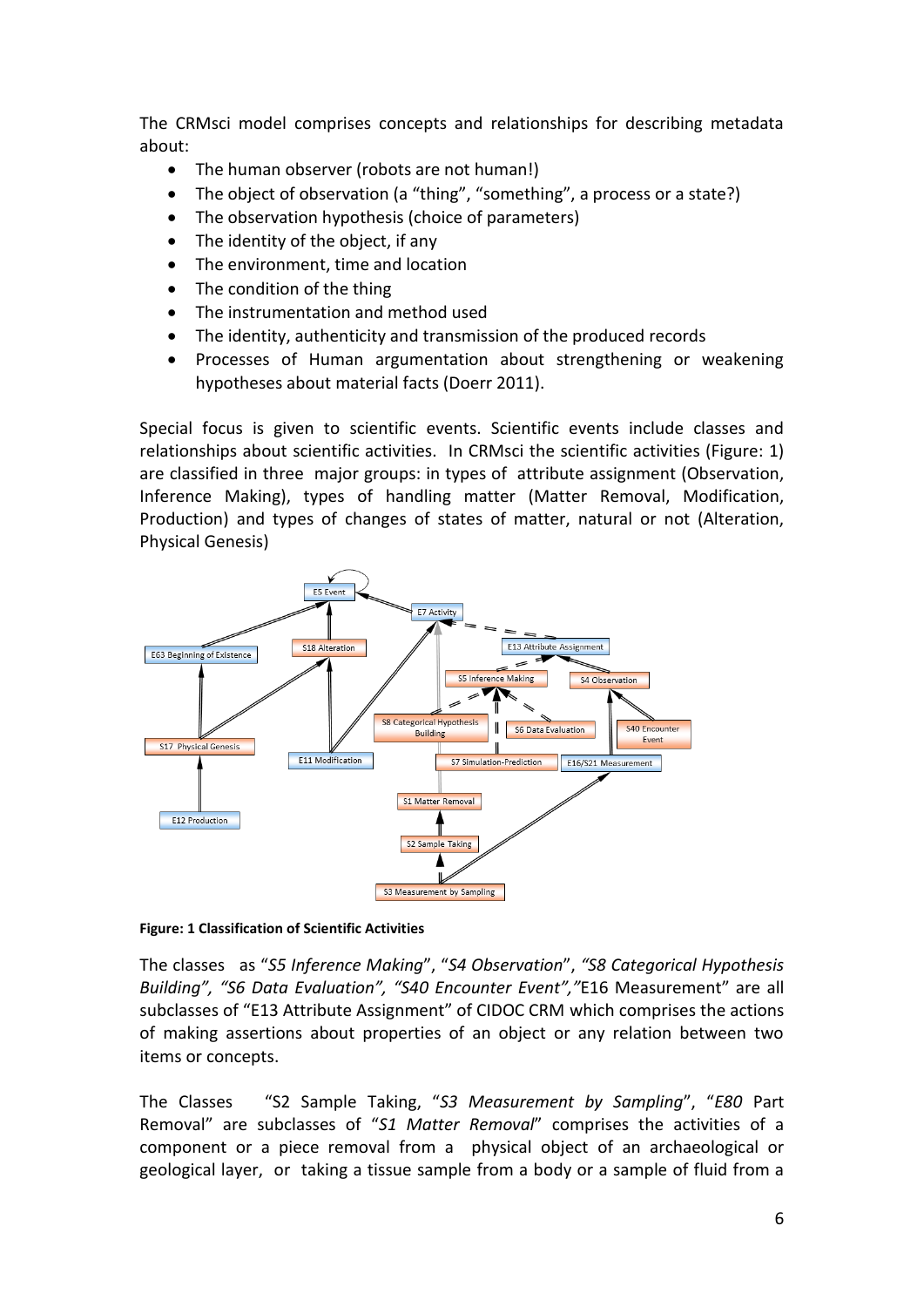body of water. By documenting the condition (P44 has condition), the constituent (P45 consists of) material the composition (P46 is composed of) and the place of removal (O15 occupied), we may argue about if an instance of S11 Amount of matter has been removed of a particular Material Substantial.



**Figure: 2. Classes and Properties involved in an argument about removing an amount of matter.**

The classes "E5 Event", "S8 Alteration" "S17 Physical Genesis" "S16 State" support propositions about causality in the sense of necessary conditions. An event can activate (O13 triggers) other event/s; in that sense it is interpreted as a cause, the triggering factor of a situation in tension (a system); a reaction between events. An Event may initialize (O14 initializes) the persistence of a particular value range of the properties of a particular thing or things over a time-span (*S16 States*).



**Figure: 3. Classes and properties involved in propositions about necessary conditions.**

The "*S4 Observation*" class supports the documentation of human activities of gaining scientific knowledge about particular states of physical reality by empirical evidence, experiments and by measurements. We define observation in the sense of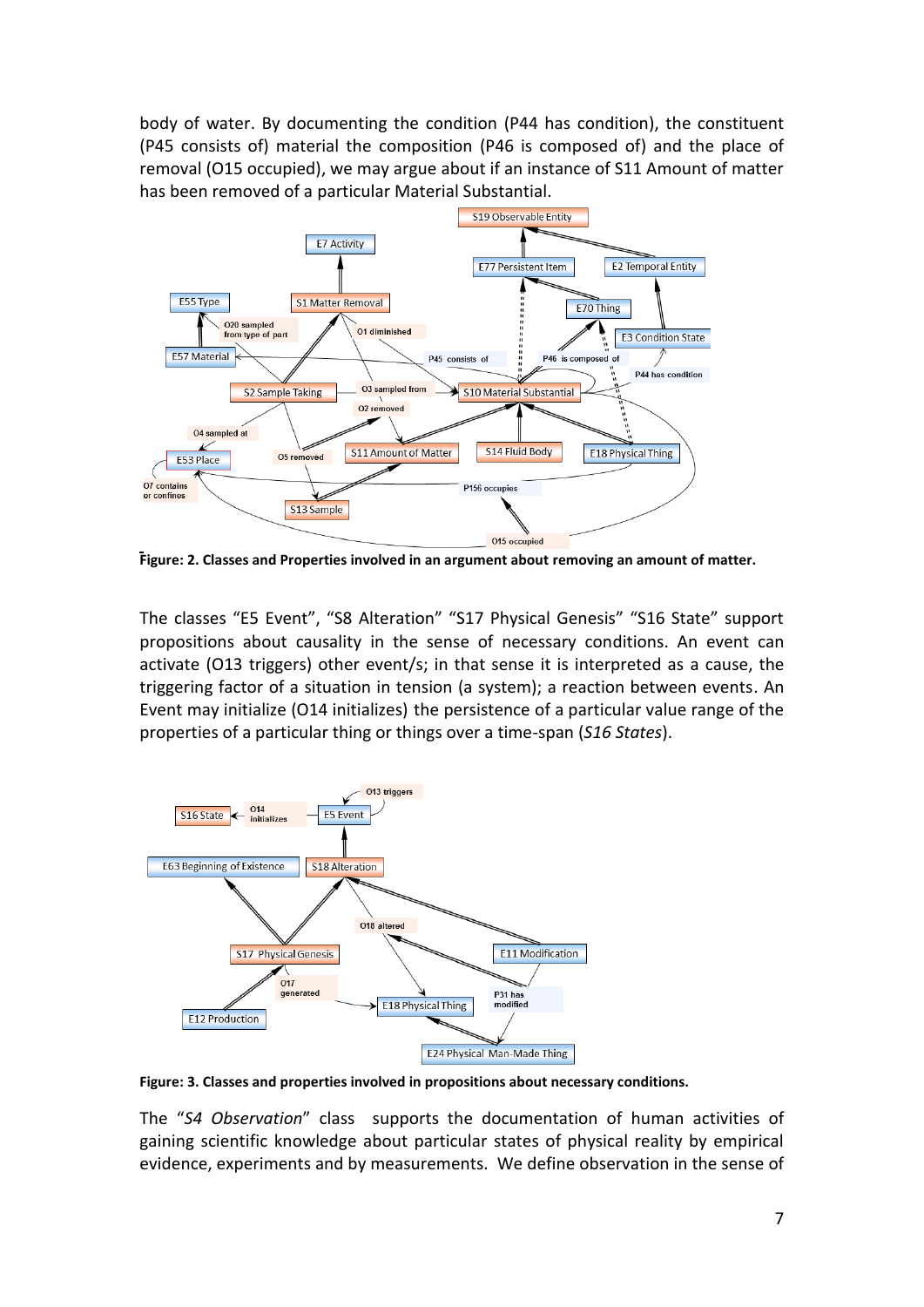natural sciences, as a kind of human activity: *at some Place* and *within some Time-Span*, *certain Physical Things*, *features*, *phenomena*, *their behavior and their interactions are observed*, *either directly by human sensory impression, or enhanced with tools and measurement devices*.

Measurements, witnessing of events and encountering objects are special cases of observations. Observations result in a belief about certain propositions. The degree of confidence in the observed properties is regarded to be "true" per default, but could be described differently by adding a property P3 has note to an instance of S4 Observation, or by reification of the property O16 observed value. Primary data from measurement devices are regarded in this model to be results of observation and can be interpreted as propositions believed to be true within the (known) tolerances and degree of reliability of the device.

Considering that Observations represent the transition between reality and propositions, when these propositions are instances of a formal ontology, they can be subject to data evaluation by the use of the "*O9 observed property type (property type was observed by*)". This cross- categorical property provides a value or evidence for an observed property e.g. the "Concentration of nitrate" observed in the water from a particular borehole.

*The "S40 Encounter Event"* is an innovation in this model. In particular it generalizes over the Darwin Core notion of Occurrence and the archaeological concept of "finds". Whereas the definition of "find" is relative to a state of knowledge, encounter is objective. Whereas in biology the object may escape or be killed, in archaeology it is inanimate. The relevant, necessary property is the creation of a record of the encounter that serves as later evidence. We define it as: S40 Encounter Event comprises observation activities where an E39 Actor encounters an instance of E18 Physical Thing of a kind relevant for the mission of the observation or regarded as potentially relevant for some community (identity). This observation produces knowledge about the existence of the respective thing at a particular place in or on surrounding matter. This knowledge may be new to the group of people the actor belongs to. In that case we would talk about a discovery. The observer may recognize or assign an individual identity of the thing encountered or regard only the type as noteworthy in the associated documentation or report.

In archaeology there is a particular interest if an object is found "in situ", i.e. if its embedding in the surrounding matter supports the assumption that the object was not moved since the archaeologically relevant deposition event. The surrounding matter with the relative position of the object in it as well as the absolute position and time of the observation may be recorded in order to enable inferences about the history of the E18 Physical Thing.

In Biology, additional parameters may be recorded like the kind of ecosystem, if the biological individual survives the observation, what detection or catching devices have been used or if the encounter event supported the detection of a new biological kind ("taxon").

This class supports a generic reasoning on the existence and trajectory of physical things, living or dead, in spacetime regardless discipline.

Finally for drawing evaluations, calculations and interpretations based on mathematical formulations and propositions the classes "*S8 Categorical Hypothesis*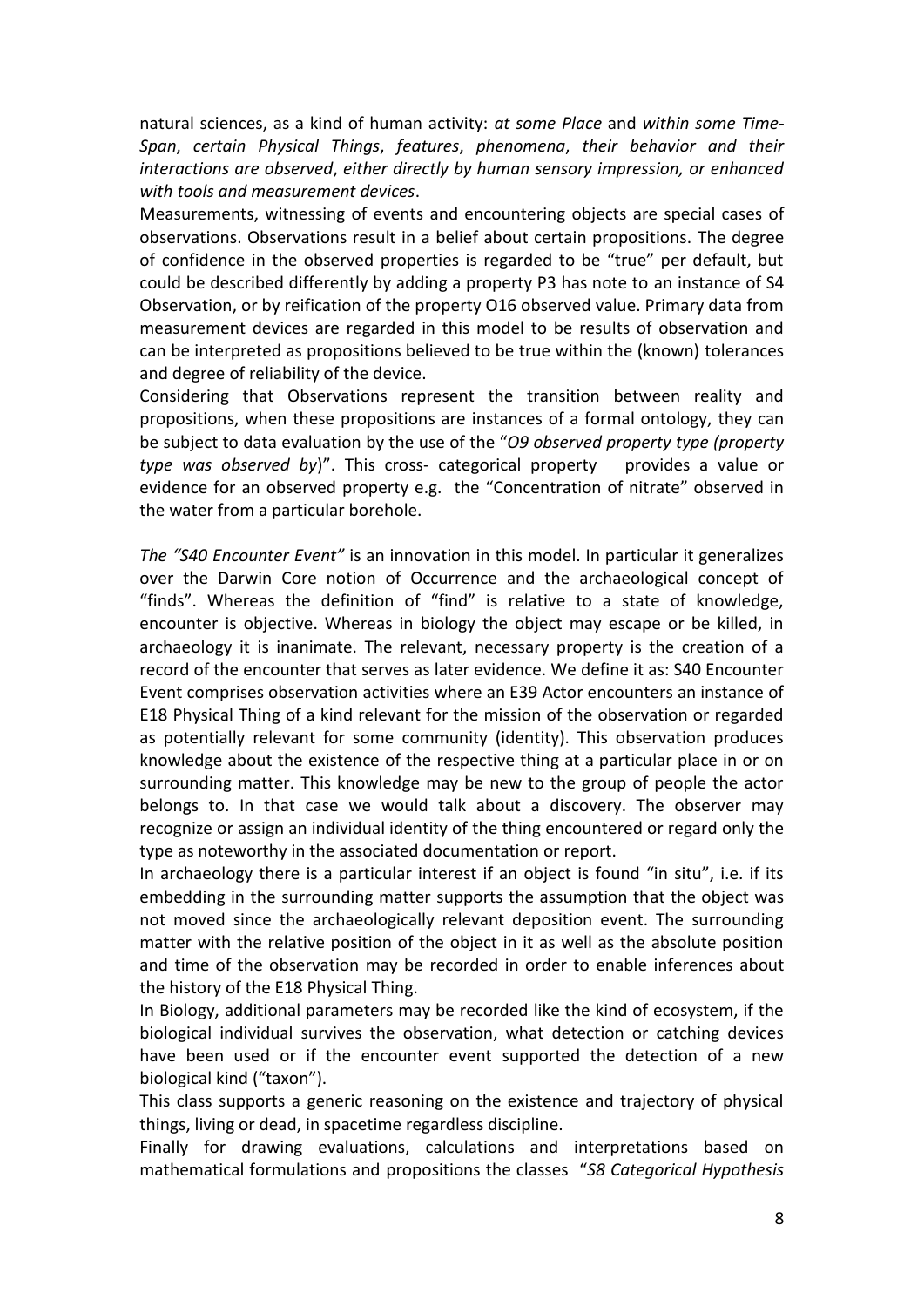*Building", "S6 Data Evaluation", "S40 Encounter Event","*E16 Measurement" can be used.

The following Figure 4 presents an example of modelling with S40 Encounter Event with real data.



**Figure: 4 An example of an S40 Encounter Event**

### **Conclusions**

The increasing deployment and use of the CIDOC CRM for information exchange and integration between heterogeneous sources of cultural heritage information in recent years have highlighted that cultural information extends to other disciplines as well, such as biology (Tzitzikas et al, 2013), geology and others. The cultural discourse includes information from all sorts of sciences and product of sciences, such as digital productions, biological samples, specimen of physical objects (materials, fluids etc.), and science itself is part of the human culture.

On the other side, scientific activities are part of the human culture and clearly subject of museums and other memory institutions.

Under this consideration, ICS-FORTH, collaborators and members of CRM SIG have been engaging in mapping the above scientific data standards without loss of meaning to one consistent and generic model, CRMsci. This model generalizes over disciplinary specializations and has been deployed and tested in several research infrastructure oriented projects in very different, specific disciplines. The model is now under test for all scientific investigation methods employed in archaeology. It is CRM compatible, and more detailed and powerful than any competitive scientific standard of this genericity. In particular, it enables unambiguous coherent and consistent information integration of scientific and cultural information.

Besides application-specific extensions, the CRMsci model is intended to be complemented by CRMgeo, a more detailed model and extension of the CIDOC CRM of generic spatiotemporal topology and geometric description, also currently available in a first stable version (Doerr 2013). CRMgeo links consistently CIDOC CRM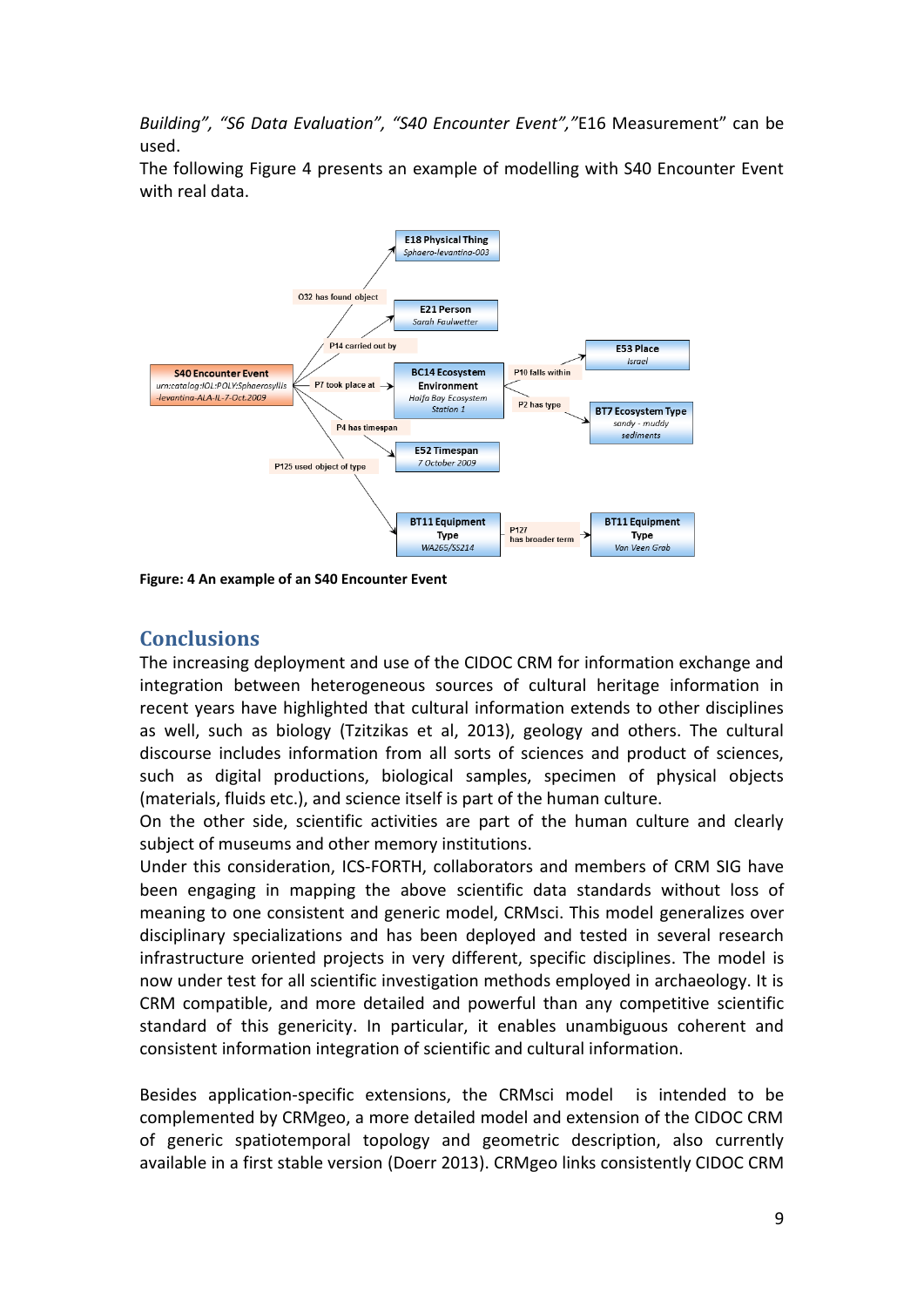to the OGC standard of GeoSPARQL and OPENGIS, enabling to combine spatiotemporal relations derived from geometric computation with those derived from causal-semantic reasoning. CRMgeo should be used for spatiotemporal descriptions using explicit reference frames. CRMSci will further be extended by CRMarcheo, still under revision by CRM-SIG, a model of archaeological excavation (CRMarchaeo (2014). Still to be developed under CRMSci are models of the structures for describing quantities, such as IHS colors, volumes, velocities etc.

The CRMsci, together with the CIDOC CRM, can be used to implement more effective generic management functions and powerful queries for related scientific data than other standards. It allows for fully connecting scientific data with culturally relevant contexts. It aims at providing super classes and super properties for any disciplinespecific extensions, such that any entity referred to by a compatible extension can be reached with a more general query based on this model.

This model aims at staying harmonized with the CIDOC CRM, i.e., its maintainers submit proposals for modifying the CIDOC CRM wherever adequate to guarantee the overall consistency, disciplinary adequacy and modularity of CRM-based ontology modules.

Finally, we propose to open the discussions in CIDOC about conceptual modelling of products of human activities in general and we suggest to CIDOC to approve that modelling scientific activities is a valid scope for CIDOC and could be a working item for the CRM-Special Interest Group.

#### **References**

- CRMarchaeo (2014): the Excavation Model. An Extension of CIDOC-CRM to support archaeological excavations. Contributers: : Paul Cripps, Martin Doerr, Sorin Hermon, Gerald Hiebel, Athina Kritsotaki, Anja Masur, Keith May, Wolfgang Schmidle, Maria Theodoridou, Despoina Tsiafaki, [http://www.ics.forth.gr/isl/index\\_main.php?l=e&c=711](http://www.ics.forth.gr/isl/index_main.php?l=e&c=711) (accessed by 15.08.2014)
- Darwin Core (2013), Darwin Core, Available from [http://rs.tdwg.org/dwc/index.htm,](http://rs.tdwg.org/dwc/index.htm) [Accessed, 30th July 2014]
- Darwin-SW, Semantic web terms for biodiversity data, based on Darwin Core". Retrieved 29/08/2014, from<https://code.google.com/p/darwin-sw/>
- Daston L. (2011) Histories of Scientific Observation, Max Planck Institute for the History of Science, feature stories, (March), Available form <http://www.mpiwg-berlin.mpg.de/en/news/features/feature18/en/main.pt>
- Doerr M., Hiebel G. and Eide Ø., 2013. CRMgeo: Linking the CIDOC CRM to GeoSPARQL through a Spatiotemporal Refinement TECHNICAL REPORT: ICS-FORTH. [http://www.ics.forth.gr/tech](http://www.ics.forth.gr/tech-reports/2013/2013.TR435_CRMgeo_CIDOC_CRM_GeoSPARQL.pdf)[reports/2013/2013.TR435\\_CRMgeo\\_CIDOC\\_CRM\\_GeoSPARQL.pdf](http://www.ics.forth.gr/tech-reports/2013/2013.TR435_CRMgeo_CIDOC_CRM_GeoSPARQL.pdf)
- Doerr, M., Kritsotaki, A., & Boutsika, A. (2011). Factual argumentation a core model for assertions making. Journal on Computing and Cultural Heritage (JOCCH) , 3(3), 34, New York, NY, USA : ACM .
- Explorable( 2014), Scientific Observation, available from <https://explorable.com/scientific-observation>